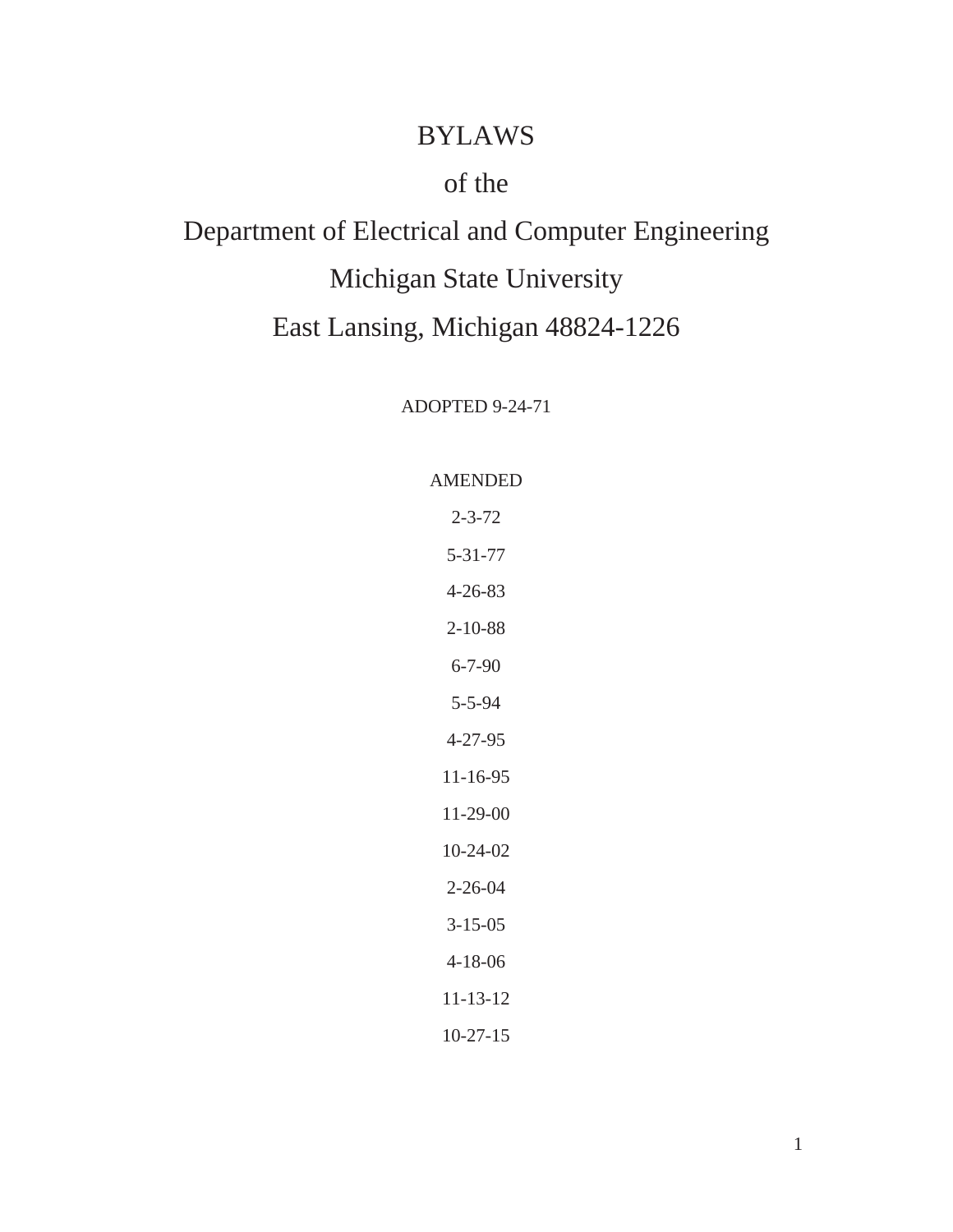#### BYLAWS

#### of the

#### DEPARTMENT OF ELECTRICAL AND COMPUTER ENGINEERING

#### 1. FACULTY & STAFF

#### 1.1. Composition

- 1.1.1. The Voting Faculty shall be composed of all persons holding the rank of Professor, Associate Professor, Assistant Professor, Specialist, or Instructor and having at least a half-time appointment in the Department of Electrical and Computer Engineering or having been specifically designated by the Department Chairperson and the Advisory Committee.
- 1.1.2. The Staff includes others (i.e. other than the Voting Faculty) whom the Department Chairperson may designate.
- 1.2. Faculty Meetings
	- 1.2.1. The Department Chairperson, his/her designee, or a group of five or more faculty members may call meetings of the faculty.
	- 1.2.2. The Department Chairperson shall call a meeting of the faculty at least once each academic semester.
	- 1.2.3. Department business requiring a vote of the faculty must be listed on an agenda that is distributed to the Voting Faculty at least three days in advance of the meeting date. A quorum consisting of a majority of the Voting Faculty is required for all official business. Action on such business shall be decided by a majority of Voting Faculty present. The Department Chairperson will designate one of the faculty or staff members as a scribe who will take the minutes of the meeting.
	- 1.2.4. All Department committees and representatives to College and University committees shall have the opportunity to report at faculty meetings. The conduct of all Department faculty meetings and committees shall be governed by Robert's Rules of Order, Revised, a copy of which shall be available in the Department Office.
- 1.3. Modes of Participation in Department Governance
	- 1.3.1. There are four modes of faculty participation in department governance identified and defined in Bylaws for Academic Governance, Michigan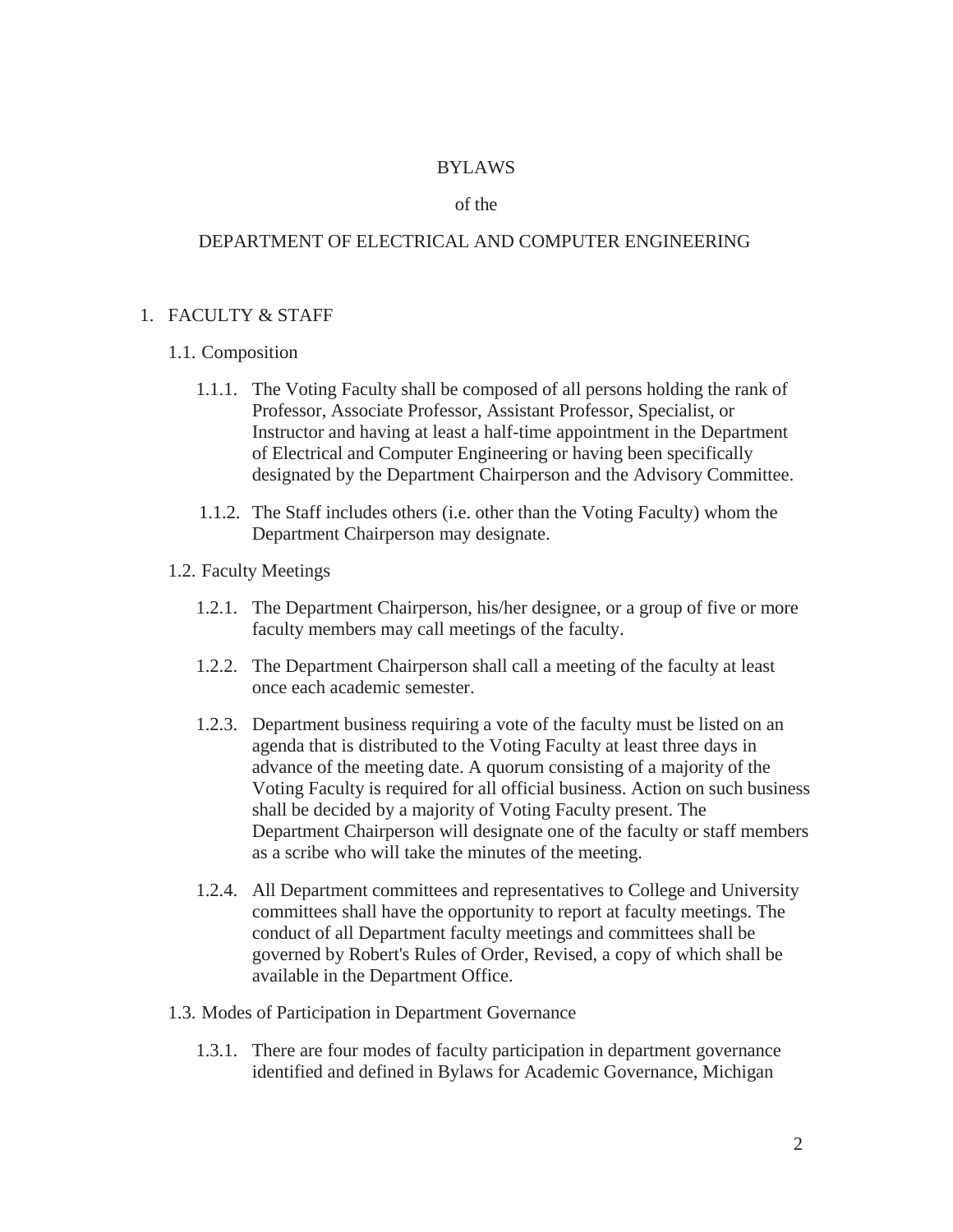State University. These modes are as follows: consultation, advisory, shared responsibility, and delegated authority.

- 1.3.2. The faculty shall have delegated authority to add, delete, or modify academic programs, curricula, and standards within the Department, subject to College and University policies, and to define and update the Department mission and goals.
- 1.3.3. The faculty shall have shared responsibility with the Department Chairperson through their elected and appointed representatives to the standing committees of the Department. On those matters for which the faculty has delegated authority, the standing committees shall present recommendations to the Voting Faculty for action.
- 1.3.4. Faculty have a responsibility to participate in Department, College, and University committees to which they have been elected or appointed.

# 2. STUDENTS

2.1. Constituency

The constituents of the Department shall be defined as:

- 2.1.1. Undergraduate students who have been admitted to the B.S. program in Electrical Engineering or Computer Engineering, and
- 2.1.2. Graduate students who have been admitted to an M.S. or Ph.D. program in Electrical Engineering.
- 2.2. Committee Representatives

The student constituency shall have the delegated authority to elect representatives of their choice to the committees designated by the Department as having student representatives. The Department Chairperson or designee may assist the student constituency in developing procedures for selecting those representatives.

# 3. ADMINISTRATIVE POSITIONS

- 3.1. The Department Chairperson
	- 3.1.1. Appointment

The Department Chairperson shall be appointed by The Dean of Engineering in accordance with University regulations.

- 3.1.2. Duties
	- 3.1.2.1. The duties of the Department Chairperson are those outlined in the University document, "Bylaws for Academic Governance". The Department Chairperson, or the Chairperson's designee, shall *serve ex officio* without vote on all Department committees.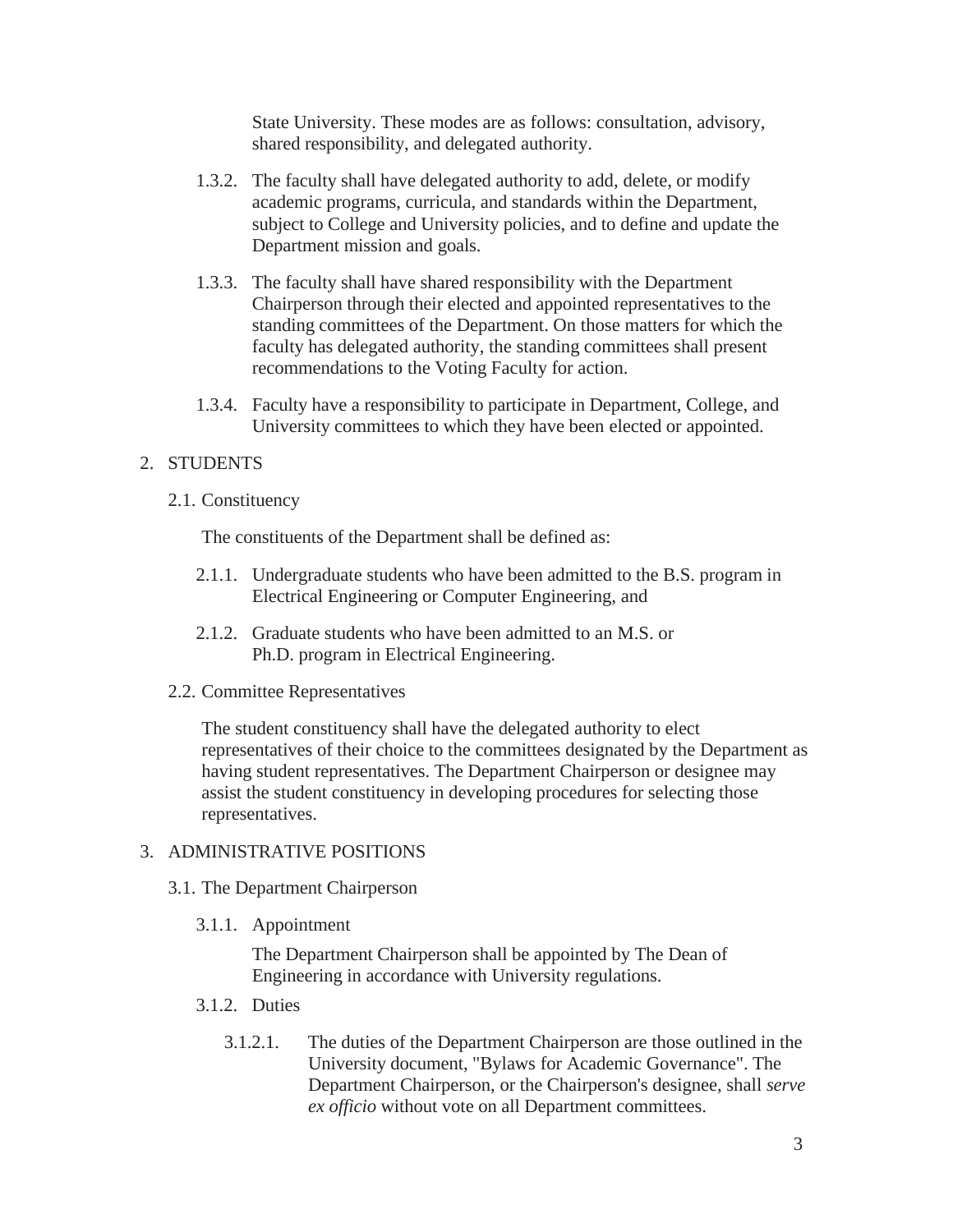- 3.1.2.2. It shall be the prescribed duty of the Department Chairperson to meet with each non-tenured faculty member at least once a year to discuss the progress of that faculty member as it may relate to eventual promotion, tenure, or reappointment.
- 3.1.2.3. It shall be the prescribed duty of the Department Chairperson to determine the merit salary adjustments of the faculty members. Faculty evaluations shall be based on performance in research, teaching, outreach and institutional service, with each area being weighted by the percent of effort reported in the faculty annual reports. In consultation with the Advisory Committee (per section 4.1.7.4), the Chairperson shall evaluate the faculty based on information from sources including the faculty annual reports, annual faculty interviews by the Chairperson, and Student Instructional Rating Forms. The Chairperson shall determine the merit adjustments and discuss the final recommendations with the Dean of the College of Engineering. The Chairperson shall make yearly performance information of Department faculty internally available.
- 3.1.3. Review

The Department Chairperson shall be reviewed by the Dean of Engineering at intervals not to exceed five years. The Department faculty has shared responsibility with the Dean on procedures for review of the Department Chairperson.

- 3.2. The Associate Chairpersons
	- 3.2.1. Positions

The Department shall have up to four Associate Chairpersons: the Associate Chairperson for Research, the Associate Chairperson for Graduate Studies, the Associate Chair for Space Management, Public Relations and Special Initiatives, and the Associate Chairperson for Undergraduate Studies.

3.2.2. Appointment

The Associate Chairpersons shall be appointed from among the members of the full-time faculty by the Chairperson in consultation with the Advisory Committee.

3.2.3. Term

The term of each appointment shall not exceed three years. Renewals are possible without limit, upon review by the Department Chairperson in consultation with the Advisory Committee.

3.2.4. General Role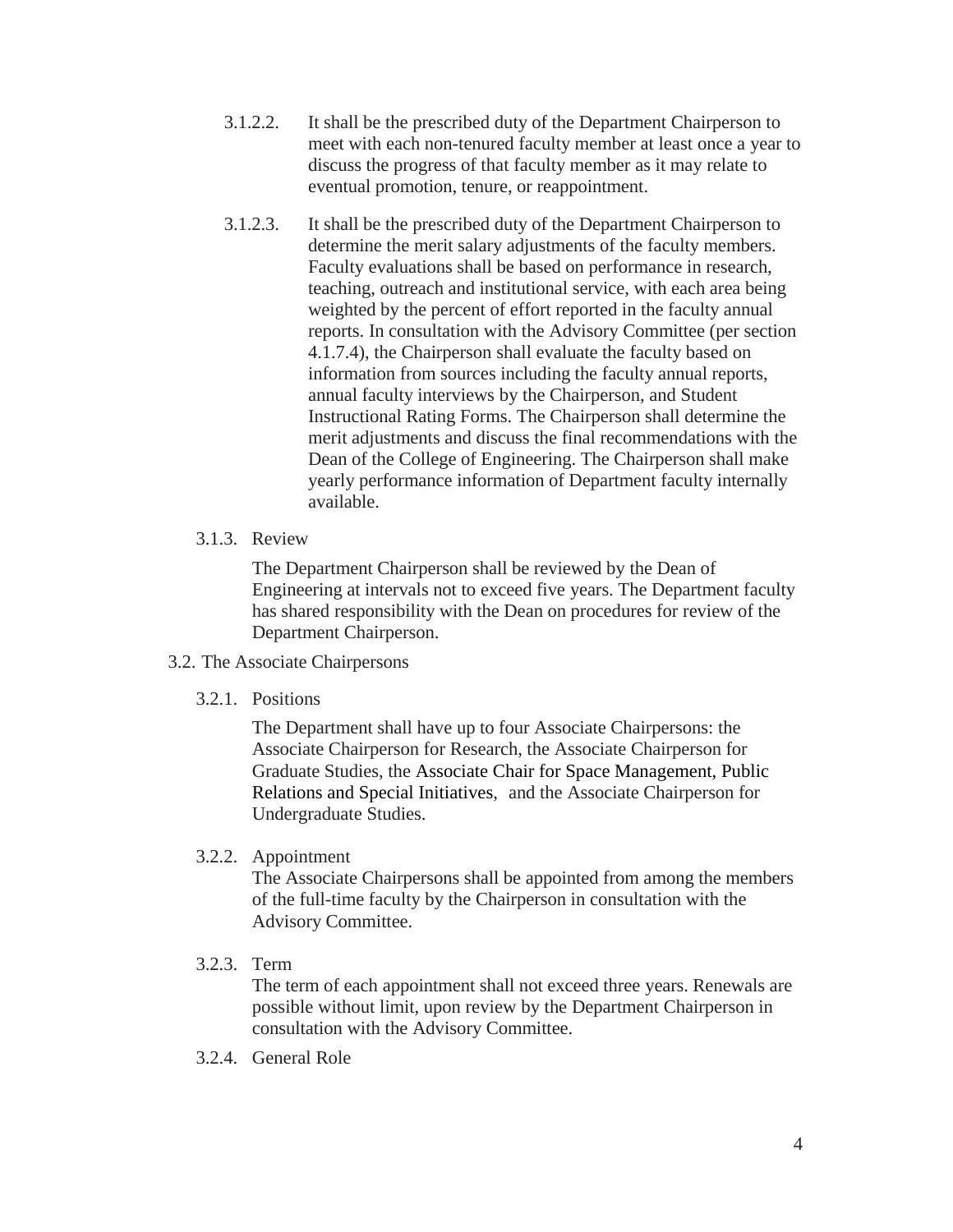- 3.2.4.1. The general role of Associate Chairpersons is to assist the Chairperson in the management and performance of the administrative tasks of the Department.
- 3.2.4.2. The Chairperson shall designate one of the Associate Chairpersons to serve as Acting Department Chairperson on an *ad hoc* basis. If the Chairperson is unavailable to make such a designation, the Associate Chairperson for Research will serve as Acting Chairperson.
- 3.2.5. Duties: Associate Chairperson for Research
	- 3.2.5.1. The Associate Chairperson for Research is responsible for the general coordination and management of all activities related to research. This shall include the active external and internal promotion of research, the identification of research opportunities, and the handling of administrative matters related to contracts and grants.
	- 3.2.5.2. The Associate Chairperson for Research shall coordinate the research activities of the Department with the Associate Dean of Engineering for Research.
	- 3.2.5.3. The Associate Chairperson for Research shall coordinate internal faculty and graduate student seminars in order to facilitate largescale research initiatives and promote research culture among graduate students.
	- 3.2.5.4. The Associate Chairperson for Research shall facilitate initiation of research collaboration with industry and other external research organizations.
- 3.2.6. Duties: Associate Chairperson for Graduate Studies
	- 3.2.6.1. The Associate Chairperson for Graduate Studies is responsible for the general coordination and management of all activities related to graduate instruction and graduate curricula.
	- 3.2.6.2. The Associate Chairperson for Graduate Studies is responsible for providing the initial processing of new students, and for assisting graduate students in finding an appropriate graduate advisor.
	- 3.2.6.3. The Associate Chairperson for Graduate Studies shall coordinate the graduate activities of the Department with the Associate Dean of Engineering for Graduate Studies.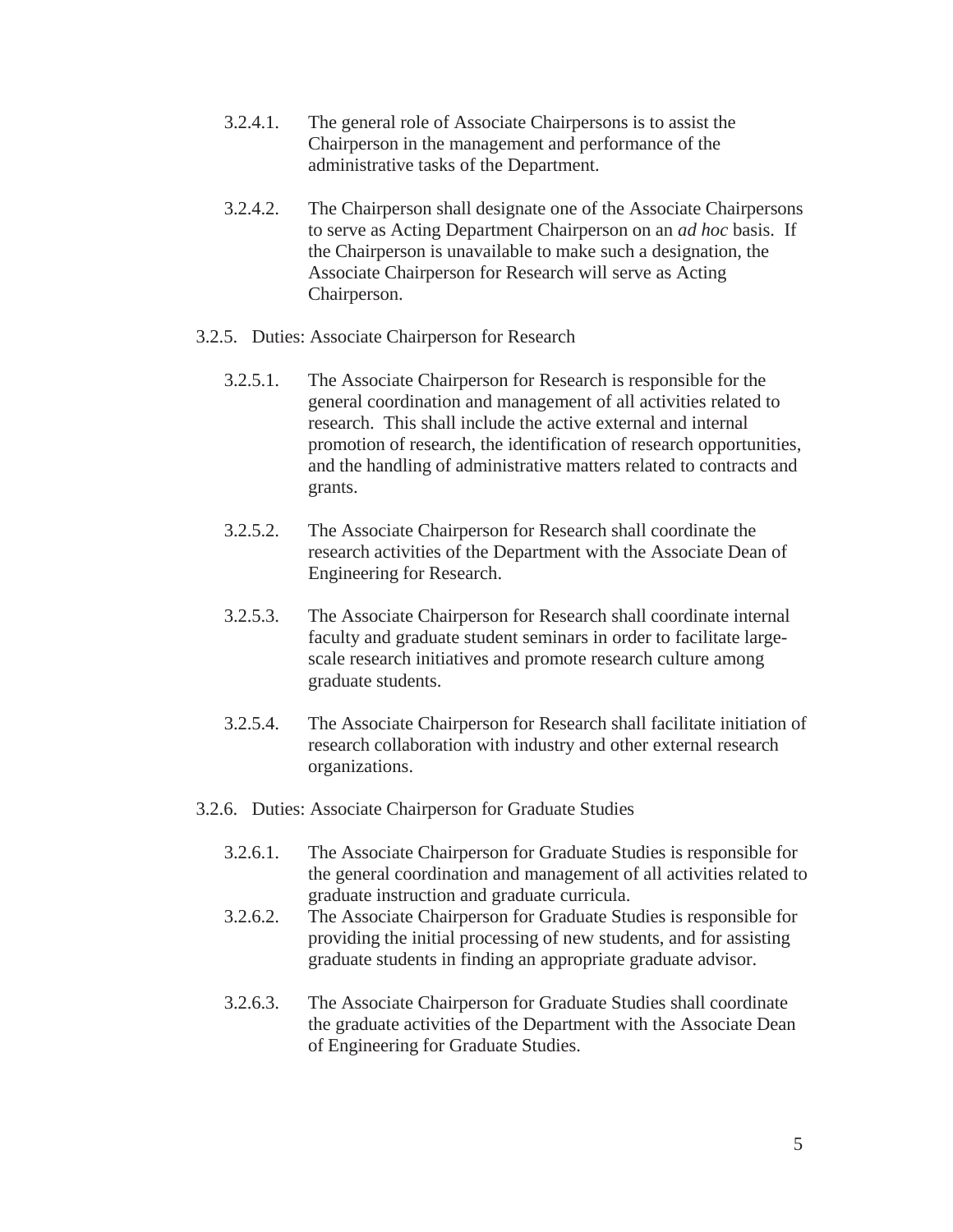- 3.2.6.4. The Associate Chairperson for Graduate Studies is an *ex officio* member of the Graduate Studies Committee, and shall be responsible for administering the Ph.D. Qualifying Examination.
- 3.2.7. Duties: Associate Chairperson for Undergraduate Studies
	- 3.2.7.1. The Associate Chairperson for Undergraduate Studies is responsible for the general coordination and management of all activities related to undergraduate instruction and undergraduate curricula. This shall include working with the Undergraduate Studies Committee in the maintenance of high quality curricula, and the administrative oversight of all matters pertaining to individual and collective undergraduate student involvement in the academic programs of the Department.
	- 3.2.7.2. The Associate Chairperson for Undergraduate Studies shall coordinate the undergraduate activities of the Department with the Associate Dean of Engineering for Undergraduate Studies.
	- 3.2.7.3. The Associate Chairperson for Undergraduate Studies is an *ex officio* member of the Undergraduate Studies Committee.
	- 3.2.7.4. Duties: Associate Chairperson for Space Management, Public Relations and Special Initiatives
	- 3.2.7.5. The Associate Chair for Space Management, Public Relations and Special Initiatives shall be responsible for coordinating the space required for all ECE activities (research, teaching and outreach).
	- 3.2.7.6. The Associate Chair for Space Management, Public Relations and Special Initiatives shall be responsible for the ECE website, social media interactions and branding efforts of the department.
	- 3.2.7.7. The Associate Chair for Space Management, Public Relations and Special Initiatives shall assist the Chair with ad-hoc tasks as need arises.

#### 4. STANDING COMMITTEES OF THE DEPARTMENT

#### 4.1. Advisory Committee

4.1.1. Purpose: To provide the Department Chairperson with advice and counsel of representative elected members of the Department on all matters pertaining to faculty affairs of the Department. The Department Chairperson shall actively solicit help and counsel of the Advisory Committee and shall carefully consider their recommendations.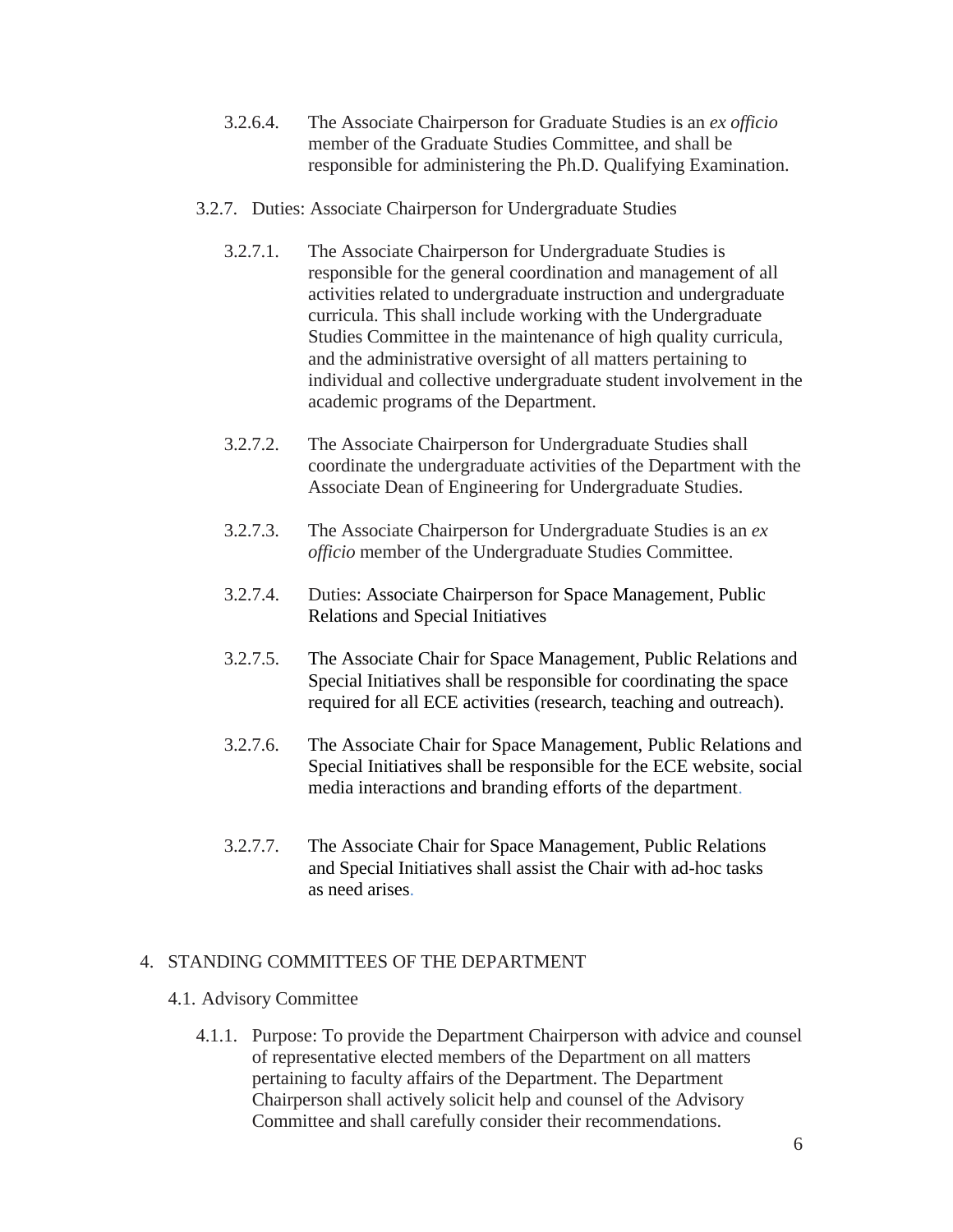- 4.1.2. Membership: The Advisory Committee shall consist of five elected members: two members from the faculty at large and one member from each of the ranks of Professor, Associate Professor, and Assistant Professor. The position for any vacant rank will be converted to an atlarge position until the rank is reoccupied.
- 4.1.3. Election Procedure: The term of office of the members shall be two years. Members shall be elected at a faculty meeting in the spring of each year, with term of office beginning in the fall. There shall be a series of secret ballots in order for Professor, Associate Professor, Assistant Professor, and each of the at-large positions. The voting for each position shall precede the reception of nominations for the next position. The intent of this election process is to achieve balanced representation on the Advisory Committee. A faculty member may not be elected to the Advisory Committee for more than one consecutive term unless there is only one faculty member in a specific rank. The terms shall be staggered as follows:

Professor: elected spring of even years

Assistant Professor: elected spring of even years

Member-at-Large: elected spring of even years

Associate Professor: elected spring of odd years

Member-at-Large II: elected spring of odd years

- 4.1.4. Vacancies: Vacancies occurring on the Committee, other than for summer semester, shall be filled in the same manner as the original election if the unexpired term is more than twelve months. If the unexpired term is less than twelve months, the individual elected shall be eligible to stand for reelection to a full term.
- 4.1.5. Leaves: Individuals who are on leave for six months or less during their term of office shall not be asked to resign their position on the Advisory Committee. Their positions shall not be filled during their absence. However, at no time shall more than one individual be on leave from the Committee at the same time. Should a situation arise where two individuals are on leave, an election shall be held to fill all openings with the incumbents on leave competing for one position only.
- 4.1.6. Meetings: The Advisory Committee shall be convened by the Department Chairperson at least four times each semester of the academic year or upon written request of three members. The Department Chairperson shall see that minutes of each meeting are taken and distributed to the faculty and staff.
- 4.1.7. Function: The Advisory Committee shall: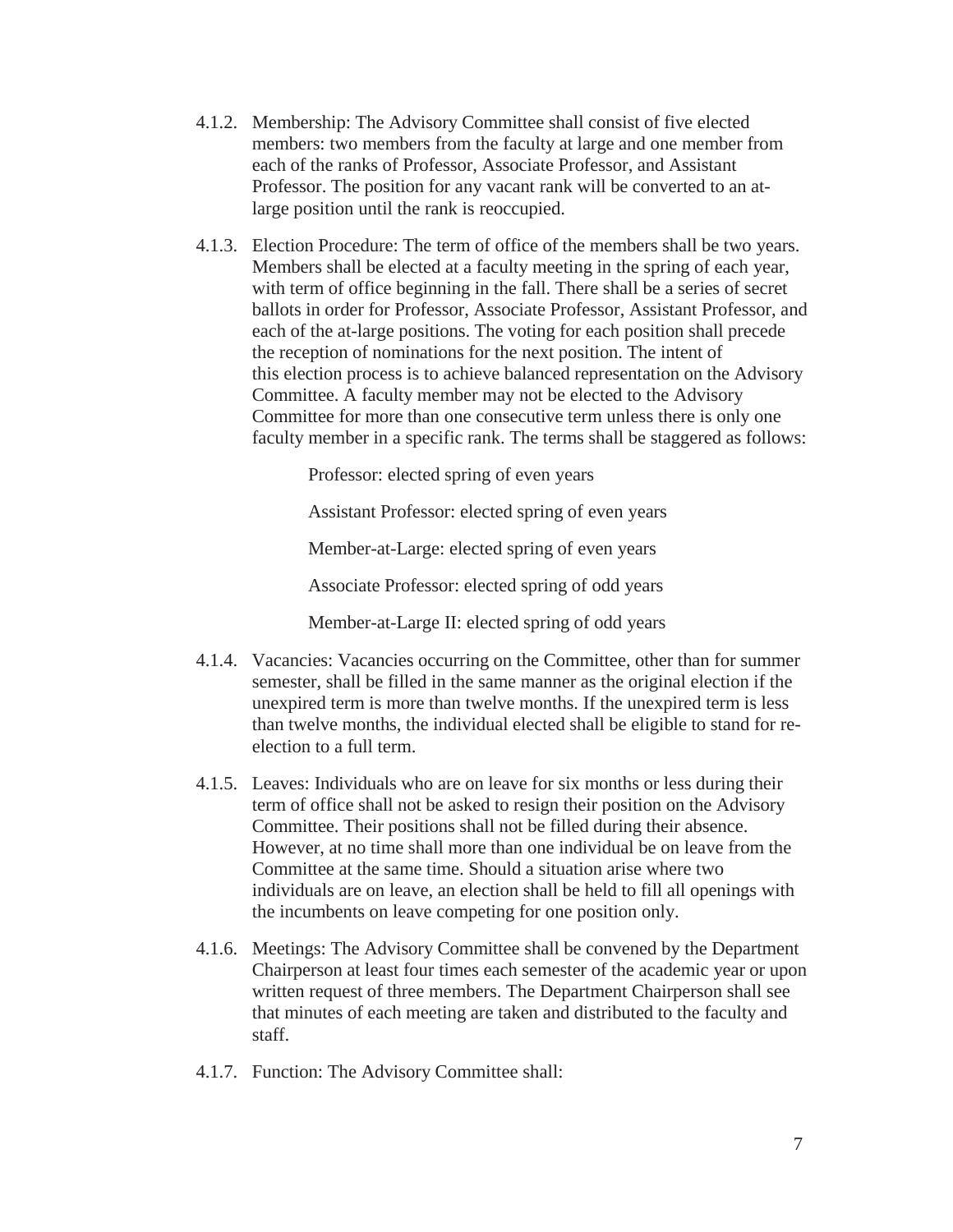- 4.1.7.1. recommend general policies pertaining to the educational and research programs,
- 4.1.7.2. make recommendations regarding committee assignments,
- 4.1.7.3. suggest general policies pertaining to teaching assignments and faculty loads,
- 4.1.7.4. make recommendations on policies relating to merit evaluation, faculty compensation, and raises,
- 4.1.7.5. recommend support services, and growth and development plans, and
- 4.1.7.6. make recommendations regarding faculty appointments and dismissals. Dismissal of tenured faculty is governed by regulations in the Faculty Handbook. Prior to initiating a dismissal procedure, the Department Chairperson shall consult with the Advisory Committee. The Advisory Committee shall develop a procedure to determine if the dismissal should be recommended.
- 4.2. Promotion and Tenure Committee
	- 4.2.1. Purpose: to make recommendations regarding faculty promotions, tenure actions, and reappointments.
	- 4.2.2. Membership: Six members of the Committee shall be elected by the faculty with voting rights from a slate consisting of all tenured Professors. Term of service is three years with two positions filled each year. The Committee may appoint additional members from the tenured faculty at large as it deems necessary. Appointed members shall serve for one year. The Department Chairperson serves as an *ex officio* non-voting member of the Committee.
	- 4.2.3. Function: This Promotion and Tenure Committee is advisory to the Department Chairperson; it is the Department Chairperson's responsibility to recommend individuals to the Dean for promotion, tenure, or reappointment. The specific actions of the Committee are as follows:
		- 4.2.3.1. The Committee is in charge of soliciting external review letters, in accordance with University and College policy.
		- 4.2.3.2. Upon receipt of all external review letters, the Committee shall consider each candidate for the specific action. The Committee shall, in the case of each individual, apply the standards and criteria prescribed in the Engineering Faculty Handbook.
		- 4.2.3.3. The candidate's application package shall comprise of a comprehensive form used by the Provost's Office and the College of Engineering Addendum.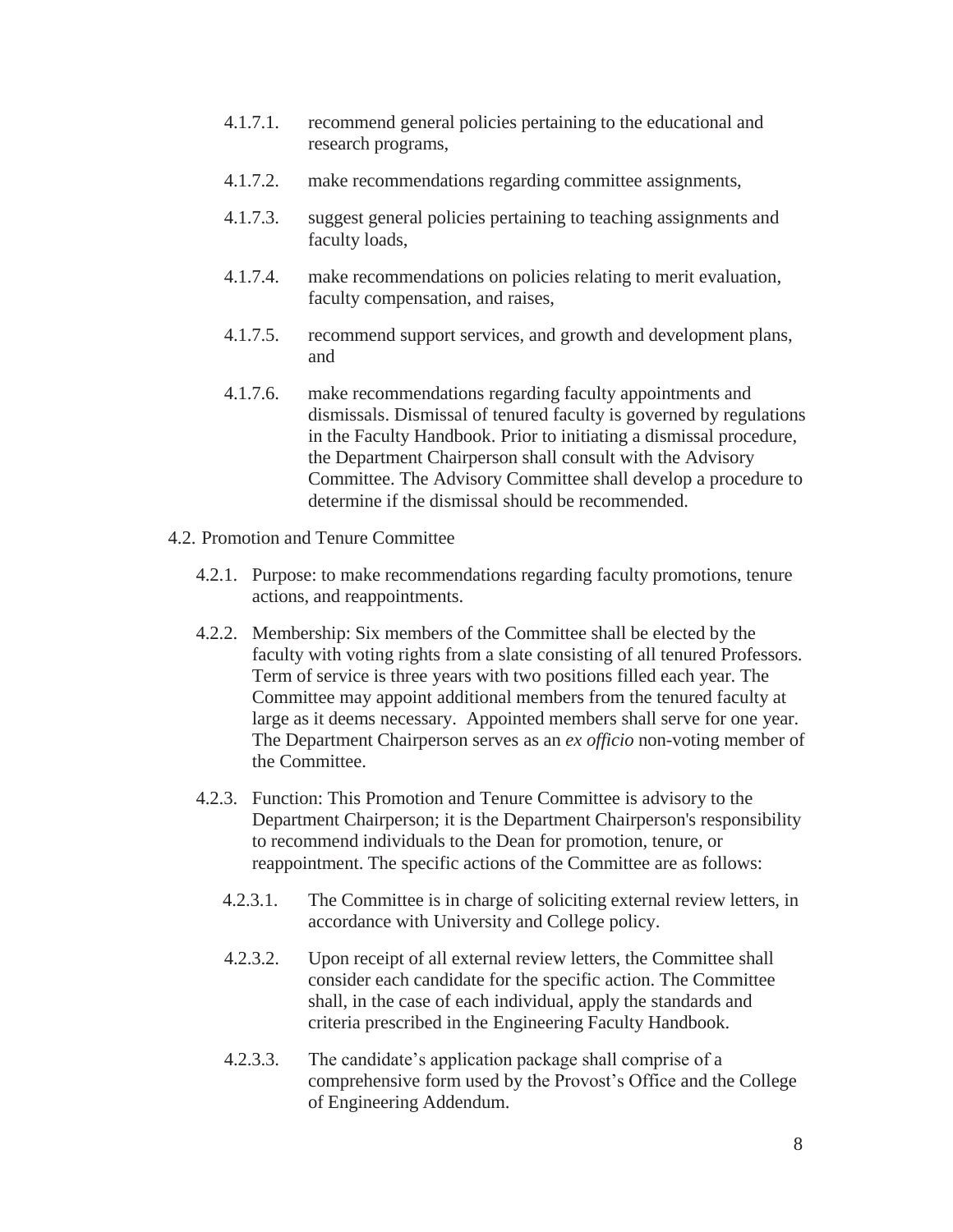- 4.2.3.4. The Committee shall provide a written report to the Department Chairperson. This report, together with the Chairperson's recommendations, shall be shared with the candidate prior to being forwarded to the Dean's Office. The candidate shall have an opportunity to discuss the report and the recommendation with the Chairperson.
- 4.3. Graduate Studies Committee
	- 4.3.1. Membership and Selection

The Graduate Studies Committee shall consist of a) faculty appointed by the Chairperson in consultation with the Advisory Committee, and b) one graduate student selected by the graduate student constituency. The Associate Chairperson for Graduate Studies shall be an *ex officio* member of the Graduate Studies Committee. One of the faculty members on the Committee shall be designated Chair by the Department Chairperson at the time of appointment. The faculty shall be appointed for one year with their term of office beginning in the fall. The student member shall be elected in the fall.

- 4.3.2. Function
	- 4.3.2.1. The Graduate Studies Committee shall make recommendations to the faculty on graduate academic standards, graduate course additions, deletions, and modifications, and graduate degree requirements. The Chair of the Committee shall see that minutes of each meeting are taken and distributed to faculty and staff.
	- 4.3.2.2. Although this Committee shall not be unduly concerned with the day-to-day operation of specific courses and subject areas, it shall coordinate and review all actions within the courses and subject areas that relate to the graduate degree programs of the Department.
	- 4.3.2.3. The Committee Chair shall present to the Department faculty for action those recommendations coming from the Graduate Studies Committee for which the faculty has delegated authority.
- 4.4. Undergraduate Studies Committee
	- 4.4.1. Membership and Selection

The Undergraduate Studies Committee shall consist of a) faculty appointed by the Chairperson in consultation with the Advisory Committee and b) one undergraduate students selected by the undergraduate student constituency. The Associate Chairperson for Undergraduate Studies shall be an *ex officio* member of the Graduate Studies Committee. The Department of Electrical and Computer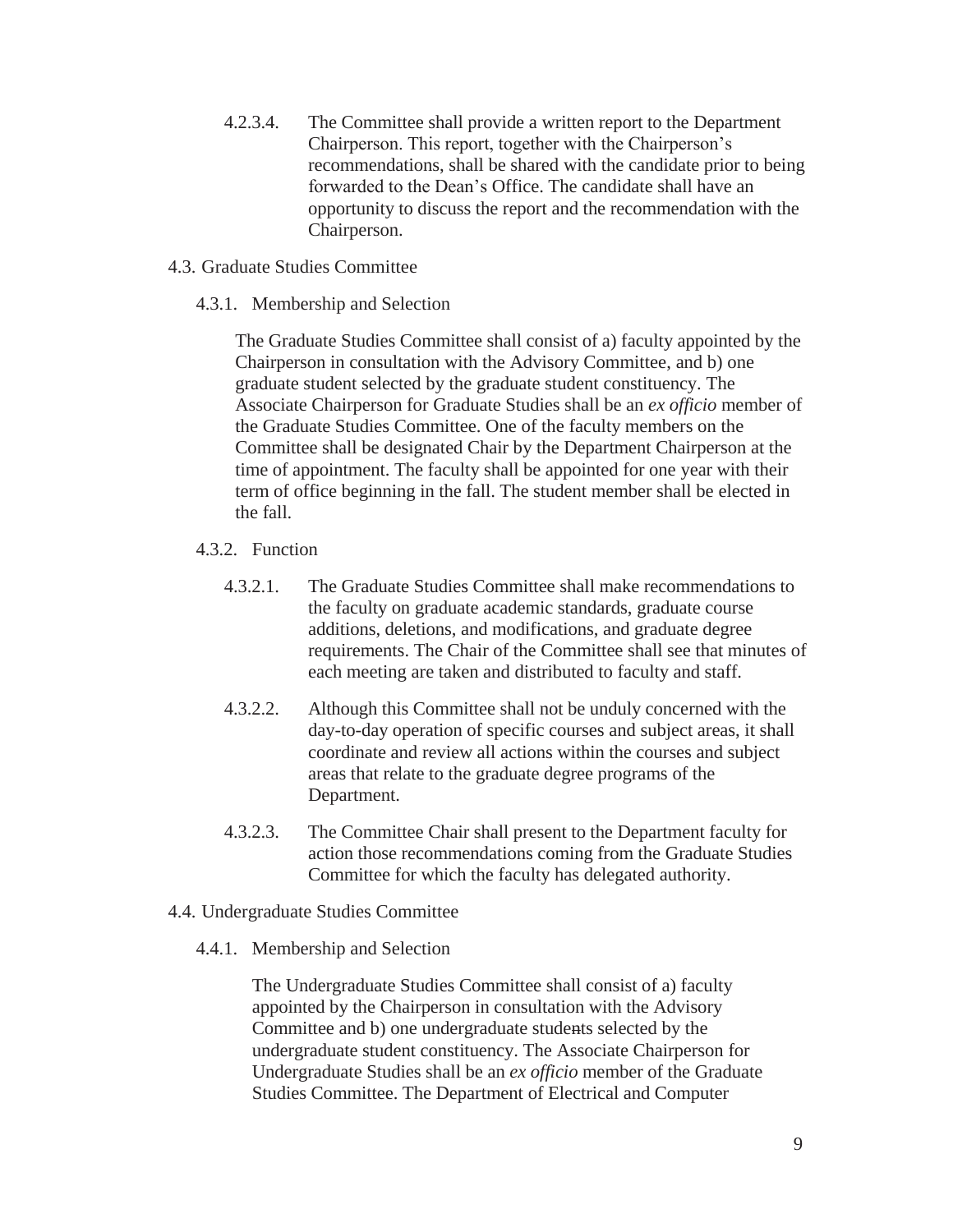Engineering representative to the College of Engineering Undergraduate Studies Committee shall be an *ex officio* member of the departmental Committee. One of the faculty members of the Committee shall be designated as Chair by the Department Chairperson at the time of the appointment. The faculty shall be appointed for one year with their term of office beginning in the fall. The student members shall be elected in the fall or the preceding spring.

### 4.4.2. Function

- 4.4.2.1. The Undergraduate Studies Committee shall make recommendations to the faculty regarding the establishment and maintenance of the specific curriculum structure and academic requirements for the undergraduate degree programs of the Department as well as undergraduate course additions, deletions and modifications. The Chair of the Committee shall see that minutes of each meeting are taken and distributed to faculty and staff.
- 4.4.2.2. Although this Committee shall not be unduly concerned with the day-to-day operation of specific courses and subject areas, it shall coordinate and review all actions within the courses and subject areas that relate to the undergraduate degree programs of the Department.
- 4.4.2.3. The Committee Chair shall present to the Department faculty those recommendations coming from the Undergraduate Studies Committee for which the faculty has delegated authority.
- 4.5. Graduate Admissions Recruiting and Financial Aids Committee
	- 4.5.1. Membership and Selection

The Graduate Admissions Recruiting and Financial Aids Committee shall consist of faculty appointed by the Department Chairperson in consultation with the Advisory Committee. One of the faculty members of the Committee shall be designated as Chair by the Department Chairperson at the time of the appointment. The members shall be appointed for one year with term of office beginning in the fall.

#### 4.5.2. Function

The Graduate Admissions Recruiting and Financial Aids Committee shall make advisory recommendations to the Department Chairperson on admission of applicants to the graduate programs of the Department and on priorities for the awarding of available graduate financial aids. This Committee shall also develop strategies to recruit qualified graduate students.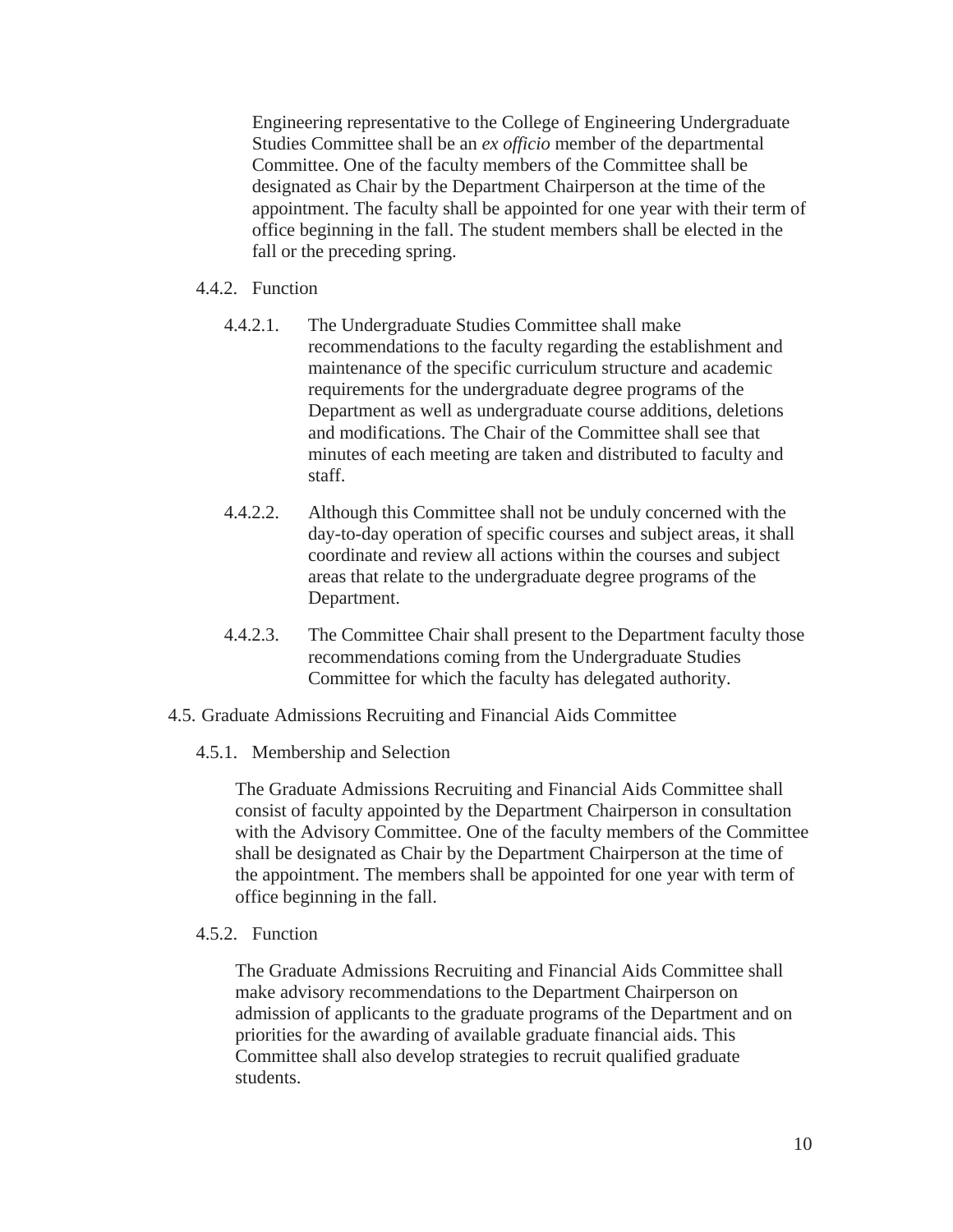- 4.6. Awards Committee
	- 4.6.1. Membership and Selection

The Awards Committee shall consist of faculty and staff members appointed by the Department Chairperson in consultation with the Advisory Committee. One of the faculty members of the Committee shall be designated as Chair by the Department Chairperson at the time of the appointment. The members shall be appointed for one year with term of office beginning in the fall.

4.6.2. Function

This Committee shall identify awards for which faculty in the Department might be nominated. It shall inform the faculty of award opportunities and solicit recommendations. The Committee shall also help prepare the nominations for University and national awards. The Awards Committee is advisory to the faculty and to the Department Chairperson.

- 4.7. Assessment Committee
	- 4.7.1 Membership and Selection

The Assessment Committee shall consist of six faculty appointed by the Department Chairperson in consultation with the Advisory Committee. One of the faculty members of the Committee shall be designated as Chair by the Department Chairperson at the time of the appointment. The members shall be appointed for one year with term of office beginning in the fall. The Associate Chairperson for Undergraduate Studies shall be an *ex officio* member of this Committee.

4.7.2 Function

The Assessment Committee shall be responsible for continuously monitoring and documenting compliance with accreditation requirements. This committee shall also be responsible for any interim reports and preparation of all accreditation documentation at the time of review.

#### 5. AD HOC COMMITTEES

The Department Chairperson, in consultation with the Advisory Committee, may appoint *ad hoc* committees to carry out appropriate duties.

#### 6. FACULTY MENTORING

The Department shall have a documented mentoring program in place for all faculty in accordance with the University and College mentoring policies. The mentoring program shall be developed by the Department Chairperson in